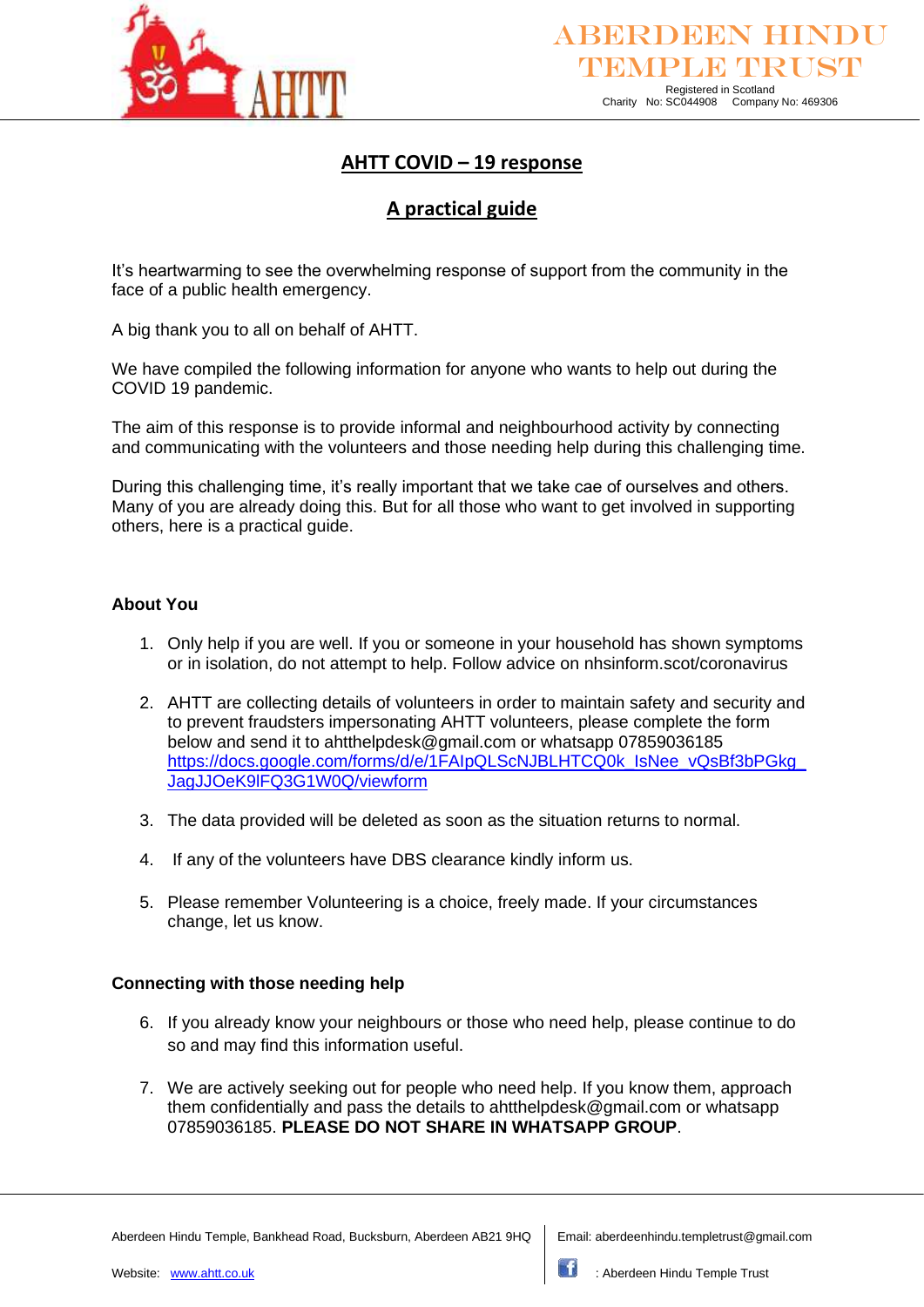

- 8. We will get in touch with you if there is a person needing help in your area. In such scenario, please treat the details of the person as confidential and sensitive.
- 9. You are requested to comply with privacy and confidentiality regulations and not share any sensitive details on social media.
- 10. The current Government advice is likely that this situation will be ongoing for several months. Please be prepared that your help may not be required immediately, but over the coming weeks and months it is likely that you will be needed at some point.
- 11. As the scenario might be going for months, we will be happy to support the people whom you are providing help, in case of your change in circumstances. Please Ask their consent before passing their details to us.

# **Types of help**

12. Providing practical help

There are simple ways you can help without exposing yourself or them, if they are self-isolating:

You could offer to do some shopping for them.

You could place an online shopping order for them or talk them through the process over the phone.

You can pick up their prescriptions or arrange a pharmacy delivery where available. You can support with general errands such as posting letters or putting the bins out. If you are helping with prescriptions, you should remind people that they must only order the medication they need in their usual quantities; nobody should be stockpiling.

13. How to do this safely

If you are helping, the advice is to stay 2 metres – about 3 steps – away from people you are helping.

Leave any shopping or other messages on the doorstep, but make sure that they have been collected before leaving.

Do not place yourself in compromising positions where you may feel unsafe, for instance helping late at night.

Prior agreement on time & method of delivery as appropriate maintaining safety. Remember to wash your hands regularly with soap and warm water for at least 20 seconds.

You should also warn those you are helping not to let strangers into their home – and not to give strangers money under any circumstances.

Terms of payment (separate receipts/ cash payment/bank transfer etc) or prepaid shopping collection will be determined and agreed prior to the task coordinated by the designated AHTT member.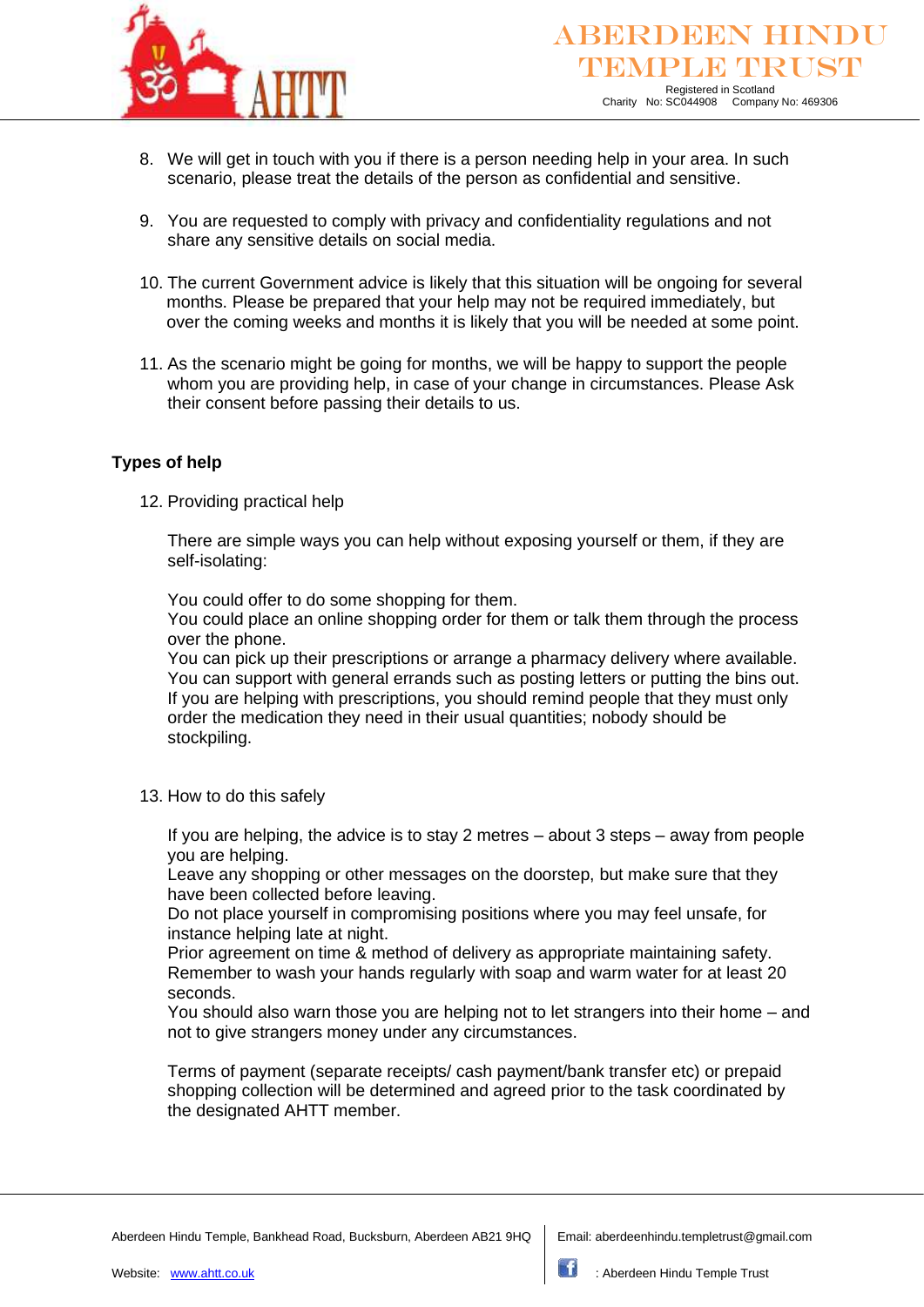

## 14. Providing emotional support

Self-isolation can be a really lonely time. However, Government advice is available to protect the most vulnerable in our society. We can help each other by staying in touch – whether neighbours or friends and family who live further away.

You personally can help with regular calls, text messages and contact via social media.

You can also help by setting others up with video calls so they can connect with their friends and family remotely.

You can encourage people to stay mentally and physically active with activities such as cooking, reading, gardening, online learning or watching films.

Swap suggestions about how to keep busy. If people are well enough; encourage them to do some light exercise and keep active around the home, perhaps by using an online exercise class.

Share trusted sources of information. It's easy to become worried by online information, some of which may be deliberately designed to mislead people. Help your community by sharing trusted information from websites like NHS Inform or Scottish Government

15. What should I do if I'm worried about someone's health?

If the health of anyone you are in touch with or supporting is a cause for concern, encourage them to call their GP practice or NHS24 on 111 if the GP is closed.

Similarly, if they cannot cope with their symptoms at home, their condition gets worse or their symptoms do not get better after 7 days, please call NHS24 on 111.

Call 999 immediately if you believe someone's life is at risk.

# **Your Health**

16. Be clear on when to self-isolate.

This advice is based on that provided by Health Protection Scotland and NHS inform and was updated on 22/03/20. If you have a recent onset of the following symptoms, you must self-isolate for 7 days from when your symptoms started:

- A new, continuous cough, and / or
- High temperature

If you live in a household with someone who shows any of the above symptoms, you should stay at home for 14 days from the day the illness began in the first person to become ill. If you then develop symptoms within the 14 days, you should stay at home for 7 days from when your symptoms begin even if this takes you over the 14 day isolation period.